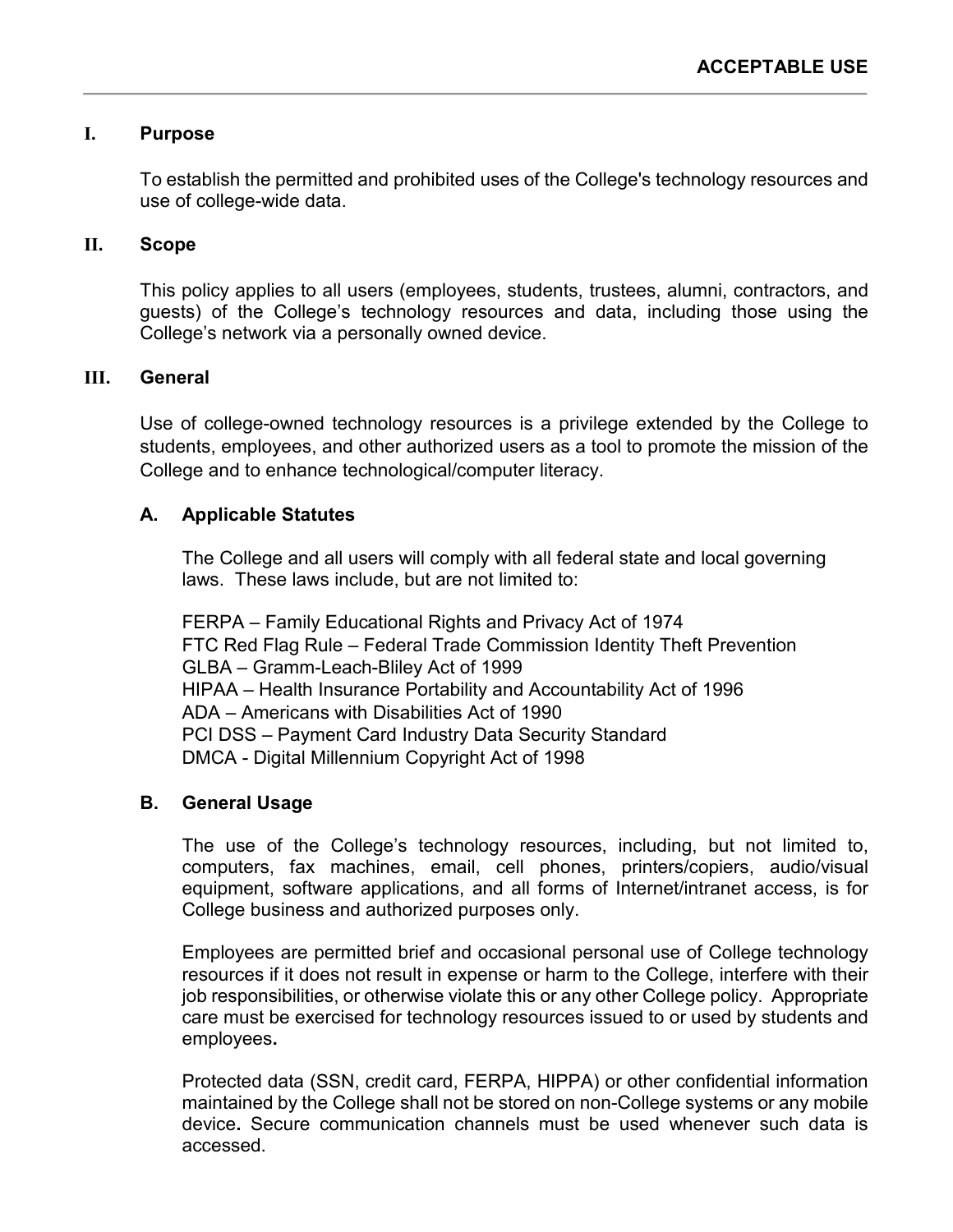Use of the College's resources is a privilege granted by the College that may be revoked at any time for inappropriate conduct carried out on such systems, including, but not limited to:

- Sending chain letters or participating in the creation or transmission of unsolicited commercial email ("spam") that is unrelated to legitimate college purposes;
- Engaging in private or personal business activities, including excessive use of non-work-related instant messaging or chat rooms, or others forms of digital media except as allowed by this policy;
- Accessing email messages, networks, servers, drives, folders, or files to which the individual has not been granted access or authorization from someone with the right to make such a grant. It violates College policy for any user, including system administrators and supervisors, to access email and computer systems files to satisfy personal curiosity about the affairs of others, unless such access is directly related to that employee's job duties;
- Email messages received must not be altered without the sender's permission. Users are also prohibited from knowingly falsifying email messages (e.g., by altering and forwarding an email to another user without acknowledging the alteration, placing unauthorized or misleading attachments on another's email message, etc.);
- Making unauthorized copies of, or changes to, College files or other College records or data;
- Making unauthorized copies of software or third**-**party files, or otherwise violating software licensing agreements or copyright laws;
- Destroying, deleting, erasing, corrupting or concealing College files or other College data, or otherwise making such files or data unavailable or inaccessible to the College or to other authorized users of College systems, except as provided by the Data Retention and Disposal Schedules;
- Misrepresenting oneself or the College;
- Engaging in unlawful or malicious activities. (e.g., deliberately propagating any virus, worm, Trojan horse, trap-door program code, or other code or file designed to disrupt, disable, impair, or otherwise harm either the College's networks or systems or those of any other individual or entity, etc.)
- Except as protected by applicable law, using abusive or threatening language or comments in communications; spreading knowingly false and/or malicious information about any other person, the College or any other entity; transmitting sexist, racist or similarly discriminatory remarks or images; or unlawfully harassing, intimidating, or stalking anyone.
- Sending, accessing, viewing, uploading, or downloading pornographic materials;
- Using peer-to-peer applications that violate content copyright;
- Causing congestion, disruption, disablement, alteration, or impairment of College networks or systems;
- Circumventing, attempting to circumvent, defeating, or attempting to defeat any security system, application, and/or procedures, including unauthorized activities or attempts aimed at compromising system or network security, such as hacking, probing, or scanning; attempting to break into another user's accounts or to obtain another user's passwords; sharing usernames or passwords with another person or utilization of another person's username or password;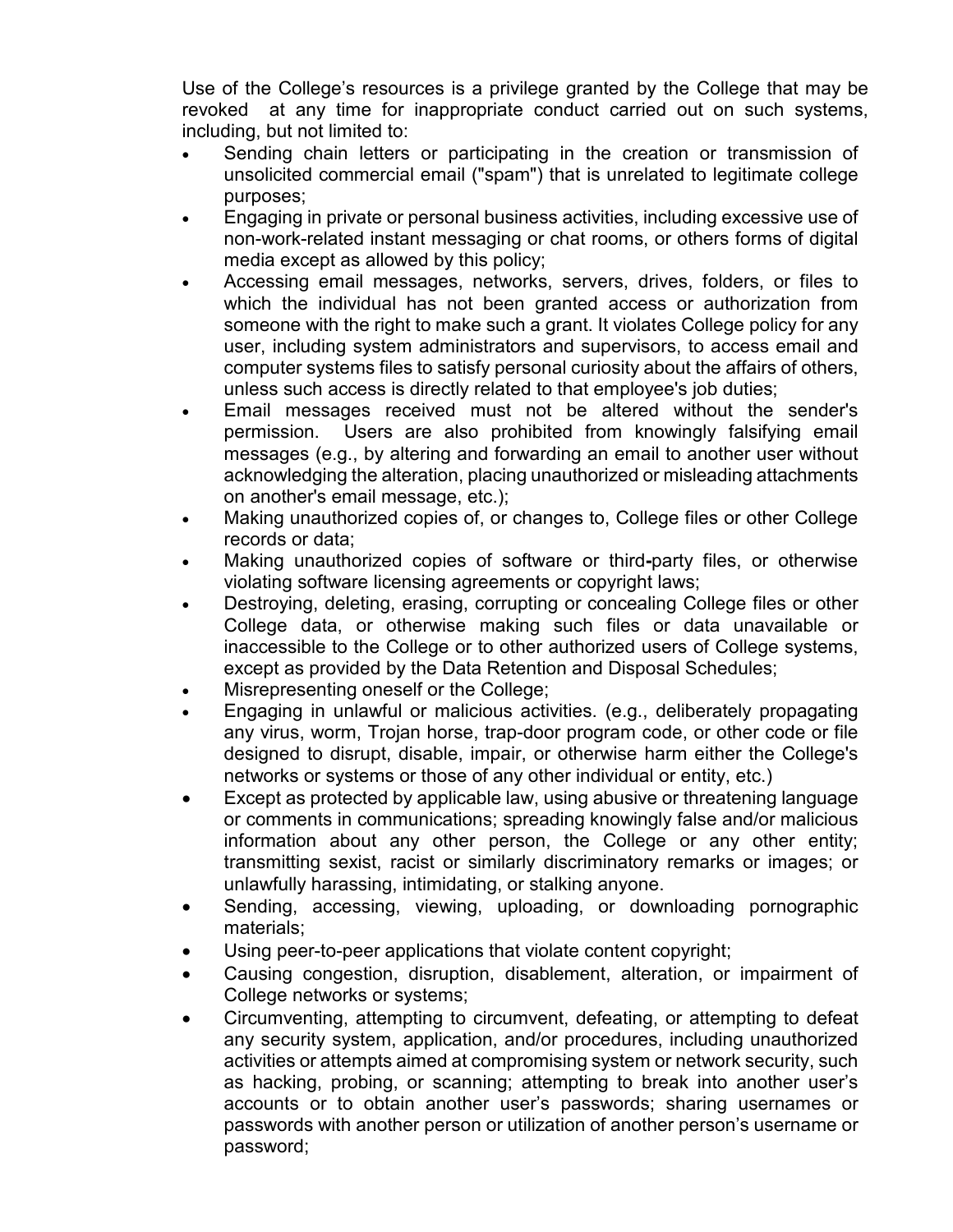- Failing to log off any secure, controlled-access computer, or other forms of data system to which you are assigned if you leave such computer or system unattended;
- Threatening any person(s) or property**;**
- Employees must not use College technology resources to solicit or provide products or services that are unrelated to the College, or to distract, intimidate, or harass coworkers or third parties, or to disrupt the workplace;
- Except as otherwise permitted by law, employees and others acting for the College are prohibited from using College technology resources to support or oppose a political party, candidate, or ballot proposal;
- Accessing and/or utilizing any pay-to-play Internet gambling site;
- Accessing reviewing or transmitting protected or confidential College information for purposes other than completing job duties;
- Installing or connecting servers or wireless access points to the College's network without prior written authorization.
- Employee bulk email auto-forwarding of all received emails to a non-LCC email address without advance approval of the Chief Information Officer or designee.

Violations of this policy may result in loss of computer privileges and/or disciplinary action under the Student Code of Conduct or employee disciplinary action up to and including discharge of employment. In addition, the user may face both civil and criminal liability from the College, from law enforcement officials, or from individuals whose rights are harmed by the violation.

# **C. Authorized Monitoring and Access to Technology Resources**

The College scans and monitors the content of traffic transmitted over the College's network and data stored on College systems using electronic tools. The sole purpose of monitoring and scanning activity is to reduce risk to the College, to protect the College's technology resources and data, and to enforce this and other College polic**i**es and applicable laws.

When responding to Freedom of Information Act requests, internal investigations, or court-ordered documentation requests, the College will search email messaging systems and other electronic storage devices as needed. Therefore, there should be no presumption of privacy or confidentiality when using College technology resources. The College will provide complete or redacted versions of records of business transactions and communications as required. College staff participating in investigations as part of their job duties will endeavor to safeguard the privacy of all parties and will themselves follow the guidelines provided in this policy.

# **D. Personal Electronic Equipment**

Any user connecting a personal computing device, data storage device, or image recording device to any College-owned computer or network resources assumes all risks associated with such connection and accepts responsibility for any damages or loss (to the user, the College, or any third party) resulting from such connection.

The College is not responsible for the repair or replacement of non-College hardware.